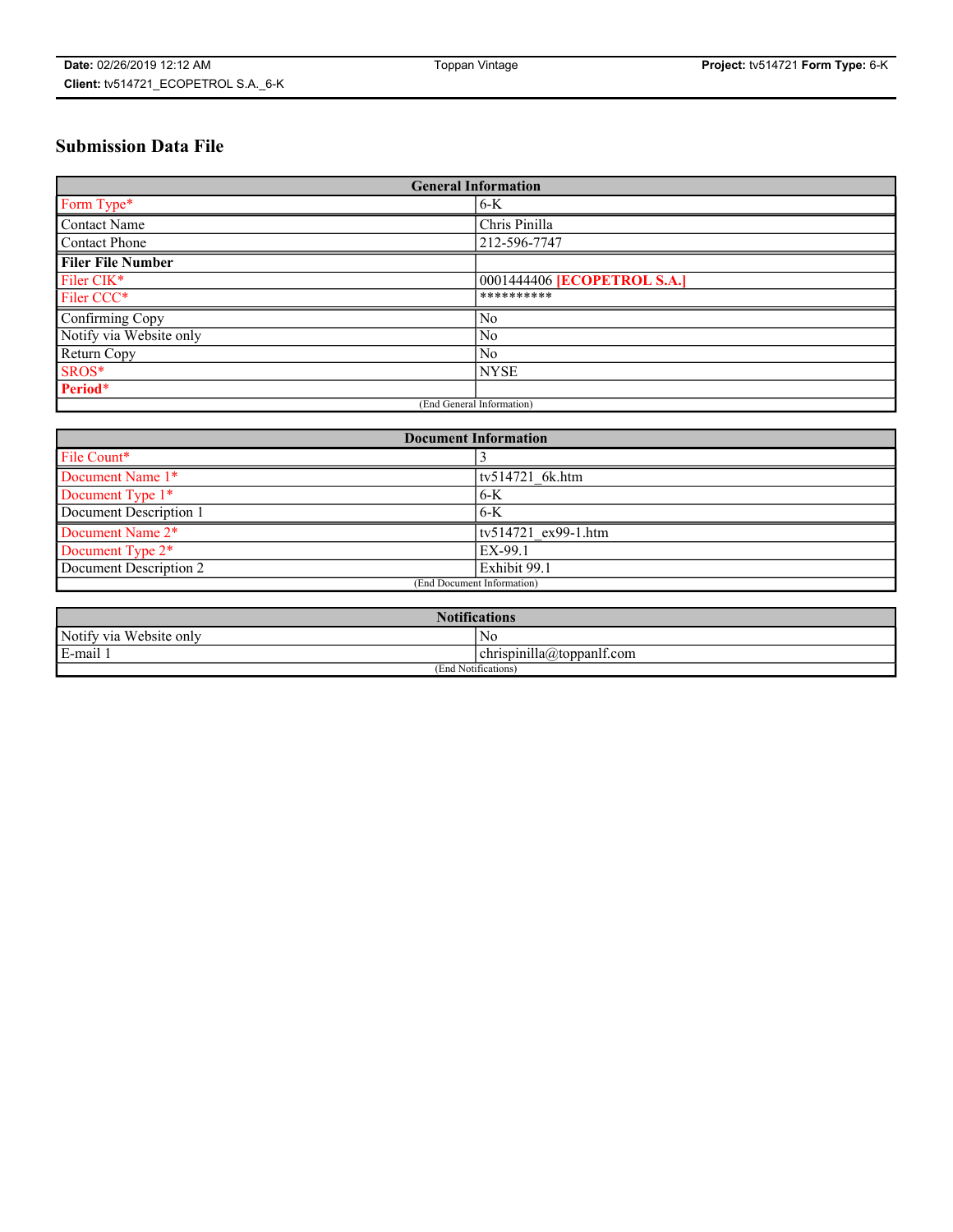### **UNITED STATES SECURITIES AND EXCHANGE COMMISSION Washington, D.C. 20549**

### **FORM 6-K**

### **REPORT OF FOREIGN PRIVATE ISSUER PURSUANT TO RULE 13a-16 OR 15d-16 UNDER THE SECURITIES EXCHANGE ACT OF 1934**

For the month of February, 2019 Commission File Number 001-34175

### ECOPETROL S.A.

(Exact name of registrant as specified in its charter)

N.A.

(Translation of registrant's name into English)

COLOMBIA

(Jurisdiction of incorporation or organization)

Carrera 13 No. 36 – 24 BOGOTA D.C. – COLOMBIA

(Address of principal executive offices)

Indicate by check mark whether the registrant files or will file annual reports under cover of Form 20-F or Form 40-F.

Form 20-F  $\boxtimes$  Form 40-F  $\Box$ 

Indicate by check mark if the registrant is submitting the Form 6-K in paper as permitted by Regulation S-T Rule 101(b)(1)

 $Yes \Box$  No  $\boxtimes$ 

Indicate by check mark if the registrant is submitting the Form 6-K in paper as permitted by Regulation S-T Rule 101(b)(7)

 $Yes \Box$  No  $\boxtimes$ 

Indicate by check mark whether the registrant by furnishing the information contained in this form is also thereby furnishing the information to the Commission pursuant to Rule 12g3-2(b) under the Securities Exchange Act of 1934.

 $Yes \Box$  No  $\boxtimes$ 

If "Yes" is marked, indicate below the file number assigned to the registrant in connection with Rule 12g3-2(b): 82-  $N/A$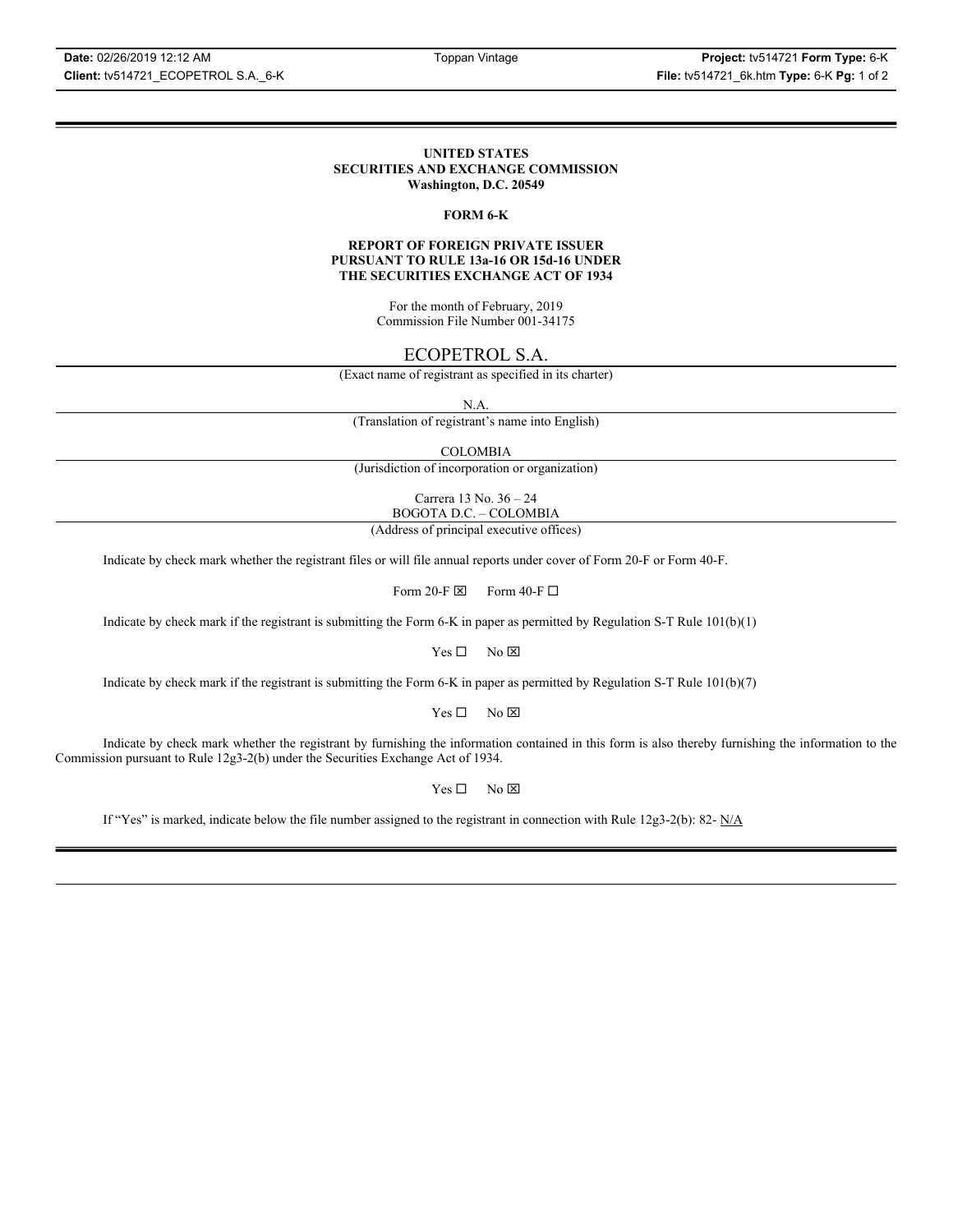### **SIGNATURES**

Pursuant to the requirements of the Securities Exchange Act of 1934, the registrant has duly caused this report to be signed on its behalf by the undersigned, thereunto duly authorized.

Ecopetrol S.A.

By: /s/ Jaime Caballero Uribe

Name: Jaime Caballero Uribe Title: Chief Financial Officer

Date: February 26, 2019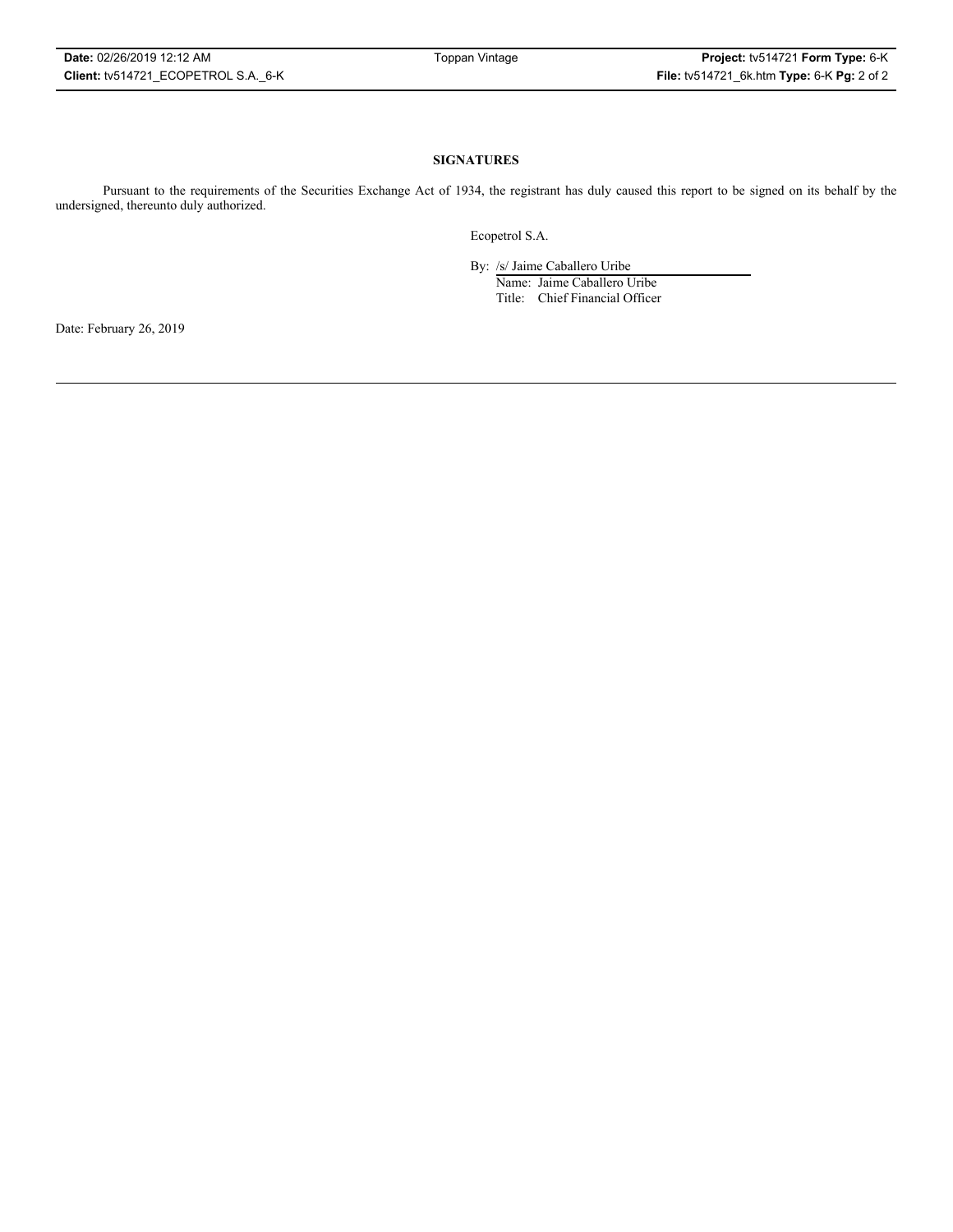**Exhibit 99.1**



### **MATERIAL INFORMATION**

### **ECOPETROL ADOPTS MEASURES TO GUARANTEE THE ADEQUATE REPRESENTATION OF SHAREHOLDERS AT THE 2019 GENERAL SHAREHOLDERS' MEETING**

In accordance to Colombian Corporate Law and Securities Regulations concerning illegal, unauthorized and unsafe practices by the issuers of securities, the Board of Directors of Ecopetrol S.A. (BVC: ECOPETROL; NYSE: EC) ("Ecopetrol" or the "Company") approved the following measures to guarantee the adequate representation of the shareholders at the General Shareholders' Meeting to be held on Friday, March 29, 2019 (the "Meeting"):

- 1. Order the Company's management to inform shareholders of their right to be represented at the Meeting through a proxy and the legal requirements that those proxies must satisfy.
- 2. Instruct the Company's employees to participate in reviewing shareholder proxies and not to accept proxies that do not comply with the requirements established by Colombian law.
- 3. Instruct the Company's management to inform the Company's managers and employees that they may not recommend to shareholders that they vote a certain way on any specific item.
- 4. Instruct the Company's management to inform the Company's managers and employees not to suggest, coordinate, or agree with shareholders on the submission of shareholder proposals during the Meeting.
- 5. Instruct the Company's management to inform the Company's managers and employees not to suggest, coordinate or agree with shareholders voting in favor or against any given shareholder proposal presented at the General Shareholders' Meeting.
- 6. Instruct the Company's management to inform shareholders that they cannot grant proxies to persons who are directly, or indirectly, part of the Company's management or employees.
- 7. Instruct the Company's managers to adopt all measures necessary to ensure that the Company's employees act in neutrally when interacting with shareholders.
- 8. Appoint the General Secretary of Ecopetrol as the person responsible for verifying adequate compliance with these measures.
- 9. Appoint the Legal Vice-Presidency as the internal division responsible for reviewing shareholders' proxies.